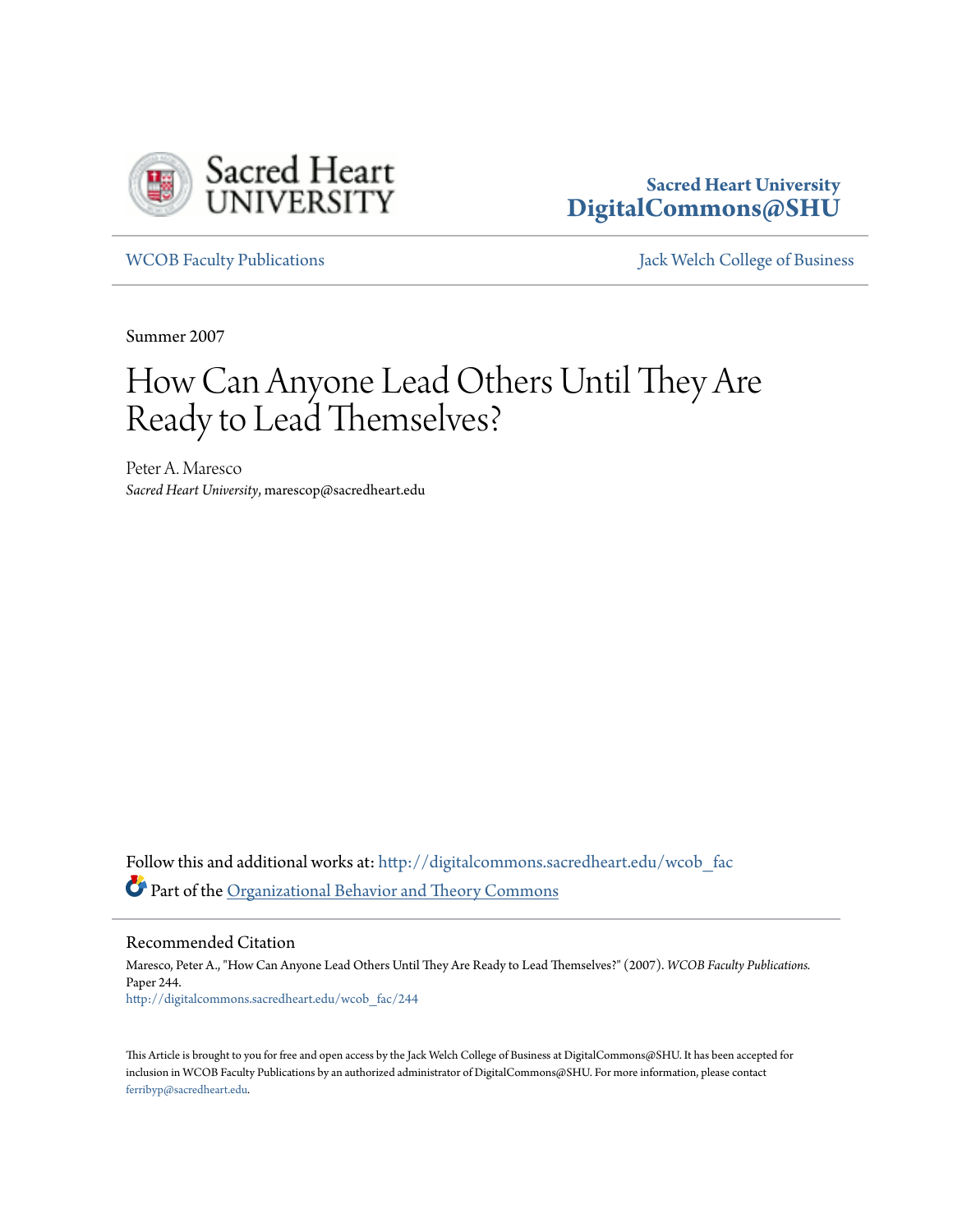## **Academic Leadership Journal**

For the past several years I have taught a graduate level leadership class that has, for the most part, focused on what are considered to be the traditional qualities that go into making or identifying someone as a leader. You know, the typical definitions found in texts such as *Leadership: Research Findings, Practice, and Skills* by Andrew J. DuBrin from the Rochester Institute of Technology and published by Houghton Mifflin Company.

Each week the class would cover a specific leadership quality or trait. These would include, charismatic and transformational leadership, attitudes and styles, ethics and social responsibility, influence tactics of leaders, communication and conflict resolution, etc.. The usual list found in any leadership text and/or book. As we would go through these traits and qualities usually associated with leaders one or more students would invariably ask why individuals in their companies didn't seem to exhibit the qualities that were being discussed. As is the case with most companies, there was always an individual that everyone wanted to work for regardless of the department. The person would be described as being patient, understanding, caring, inclusive and most importantly a communicator. Someone who knew themselves and through this understanding knew what was important to those they led.

What I would like to focus on in this essay is the quality of personal leadership. What can each of us do in our personal and professional lives to assume leadership over what we do.

Not simply doing what is right but doing what is right for the right reason. Here's what I'm referring to. For all the years, I have taught leadership I have tried to make my students understand two things; first, not everyone wants to be a leader; Irespect them more than anyone, and you cannot come to lead others unless you can take a leadership position over your own life. The question that needs to be addressed is how anyone can assume a leadership position over others when they first of all don't know who they are as a person. I tell my students that they should take the time to conduct a SWAT analysis on themselves. In effect, what are their strengths, weaknesses and what are the opportunities and threats they see to them both personally and professionally? Leaders must know who they are as individuals first, and leaders second.

Looking back on those who I would have considered to be successful leaders in my own life are those who were first and foremost confident in themselves. Not conceited, arrogant, or self-righteous but knew who they were and were able to lead people through an understanding of their own innate leadership qualities and abilities. In effect, led by what they learned through an honest self examination understanding that you can't expect to lead others without first understanding themselves.

So, what do I mean by personal leadership? Well, how about taking a long, hard look at who you are as a person? What makes you tick? What turns you on and what turns you off? What gets you excited and what do you put out off because you hate the thought of doing something? Are you patient? Are you able to transfer these qualities into a business setting. Can you get beyond someone telling you that you can't be compassionate and be respected? You know the drill. I guess it really does come down to